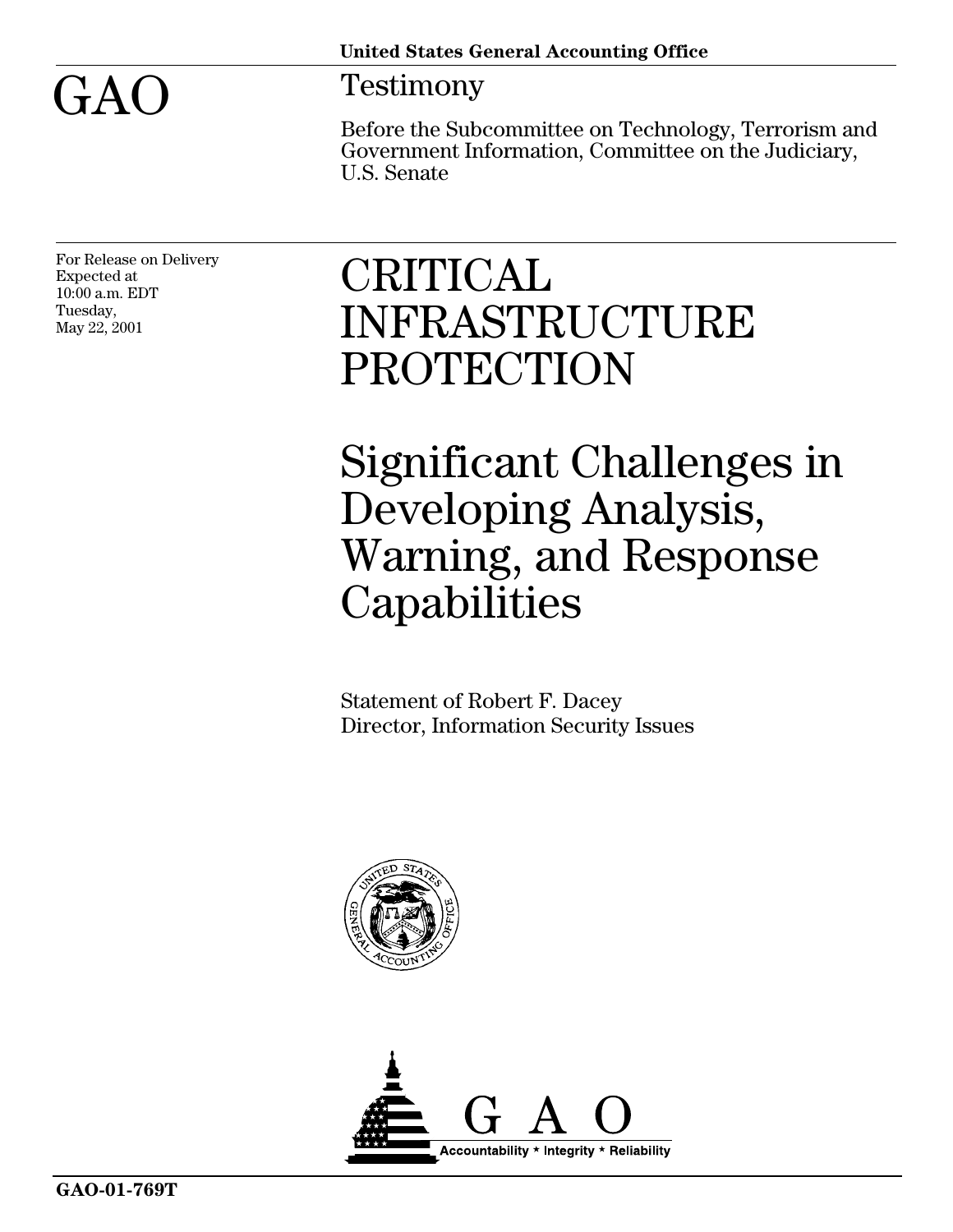Mr. Chairman and Members of the Subcommittee:

I am pleased to be here today to discuss our review of the National Infrastructure Protection Center (NIPC). As you know, the NIPC is an important element of our government's strategy to protect our national infrastructures from hostile attacks, especially computer-based attacks. This strategy was outlined in Presidential Decision Directive (PDD) 63, which was issued in May 1998.

My statement summarizes the key findings in our report on the NIPC, which you have released today. That report is the result of an evaluation we performed at the request of you, Mr. Chairman; Senator Feinstein; and Senator Grassley. As you requested, the report describes the NIPC's progress in developing national capabilities for analyzing cyber threats and vulnerability data and issuing warnings, enhancing its capabilities for responding to cyber attacks, and establishing information-sharing relationships with government and private-sector entities.

Overall, progress in developing the analysis, warning, and informationsharing capabilities called for in PDD 63 has been mixed. The NIPC has initiated a variety of critical infrastructure protection efforts that have laid a foundation for future governmentwide efforts. In addition, it has provided valuable support and coordination related to investigating and otherwise responding to attacks on computers. However, the analytical and information-sharing capabilities that PDD 63 asserts are needed to protect the nation's critical infrastructures have not yet been achieved, and the NIPC has developed only limited warning capabilities. Developing such capabilities is a formidable task that experts say will take an intense interagency effort. An underlying contributor to the slow progress is that the NIPC's roles and responsibilities have not been fully defined and are not consistently interpreted by other entities involved in the government's broader critical infrastructure protection strategy. Further, these entities have not provided the information and support, including detailees, to the NIPC that was envisioned by PDD 63.

The NIPC is aware of the challenges it faces and has taken some steps to address them. In addition, the administration is reviewing the federal critical infrastructure protection strategy, including the way the federal government is organized to manage this effort. Our report includes a variety of recommendations that are pertinent to these efforts, including

<sup>1</sup>Critical Infrastructure Protection: Significant Challenges in Developing National Capabilities (GAO-01- 323, April 25, 2001).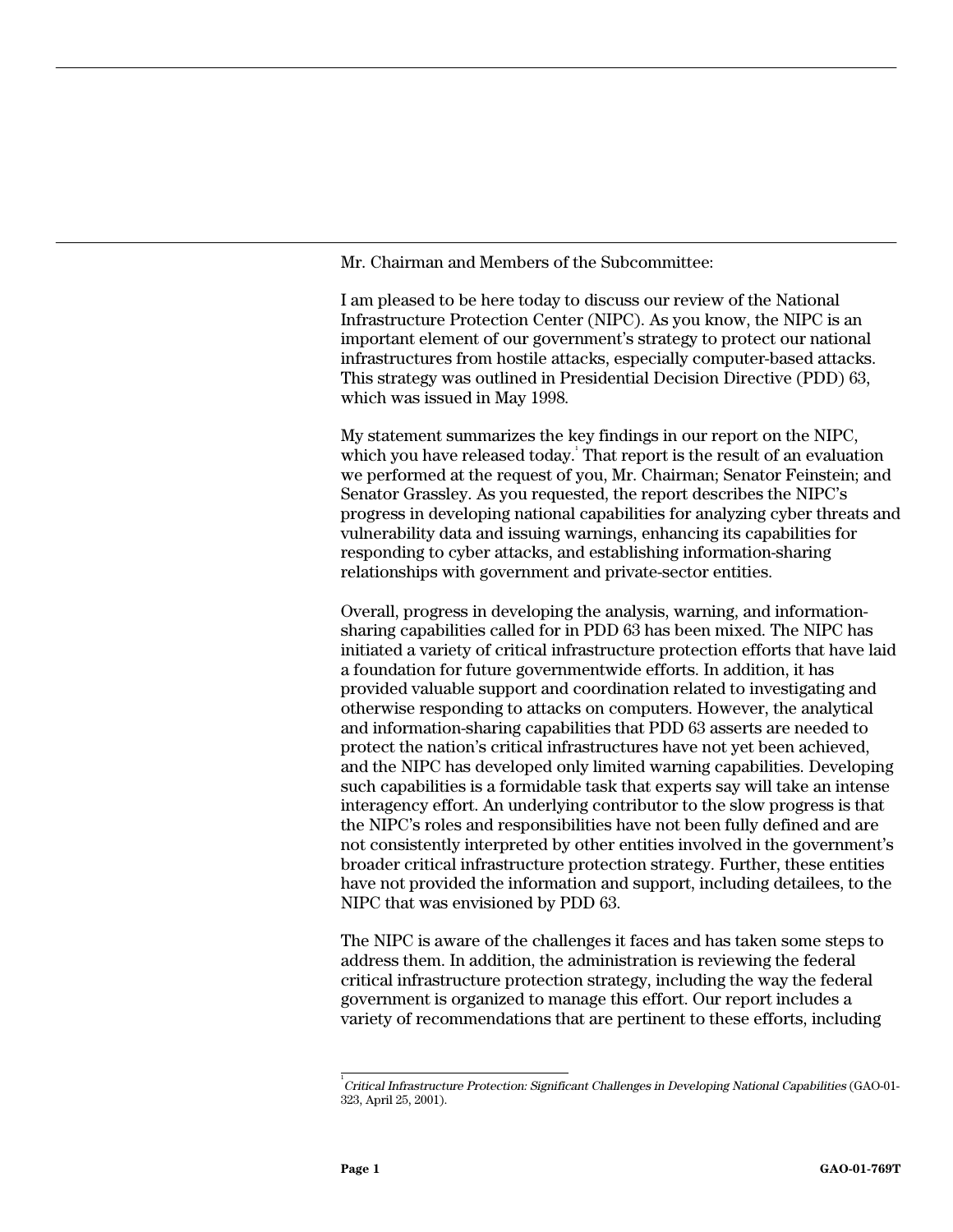addressing the need to more fully define the role and responsibilities of the NIPC, develop plans for establishing analysis and warning capabilities, and formalize information-sharing relationships with private-sector and federal entities.

The remainder of my statement will describe the NIPC's role in the government's broader critical infrastructure protection efforts, as outlined in PDD 63, and its progress in three broad areas: developing analysis and warning capabilities, developing response capabilities, and establishing information-sharing relationships.

## **Background**

Since the early 1990s, the explosion in computer interconnectivity, most notably growth in the use of the Internet, has revolutionized the way organizations conduct business, making communications faster and access to data easier. However, this widespread interconnectivity has increased the risks to computer systems and, more importantly, to the critical operations and infrastructures that these systems support, such as telecommunications, power distribution, national defense, and essential government services.

Malicious attacks, in particular, are a growing concern. The National Security Agency has determined that foreign governments already have or are developing computer attack capabilities, and that potential adversaries are developing a body of knowledge about U.S. systems and methods to attack them. In addition, reported incidents have increased dramatically in recent years. Accordingly, there is a growing risk that terrorists or hostile foreign states could severely damage or disrupt national defense or vital public operations through computer-based attacks on the nation's critical infrastructures. Since 1997, in reports to the Congress, we have designated information security as a governmentwide high-risk area. Our most recent report in this regard, issued in January, $\overset{\,\,{}_\circ}{}$  noted that, while efforts to address the problem have gained momentum, federal assets and operations continued to be highly vulnerable to computer-based attacks.

To develop a strategy to reduce such risks, in 1996, the President established a Commission on Critical Infrastructure Protection. In October

<sup>2</sup>High-Risk Series: Information Management and Technology (GAO/HR-97-9, February 1, 1997); High-Risk Series: An Update (GAO/HR-99-1, January 1999); High-Risk Series: An Update (GAO-01-263, January 2001).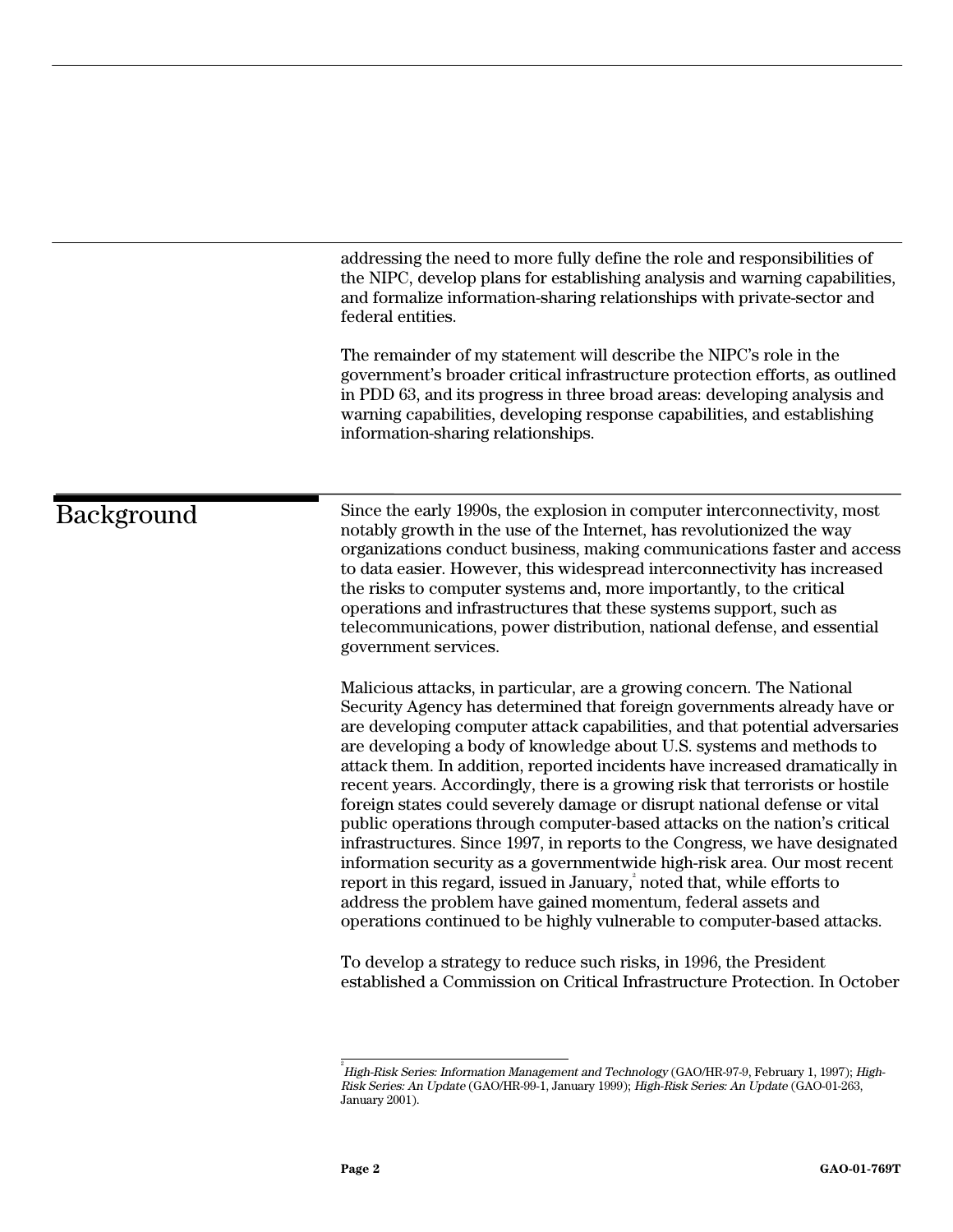1997, the commission issued its report, $\dot{\tilde{\mathbf{}}}$  stating that a comprehensive effort was needed, including "a system of surveillance, assessment, early warning, and response mechanisms to mitigate the potential for cyber threats." The report said that the Federal Bureau of Investigation (FBI) had already begun to develop warning and threat analysis capabilities and urged it to continue in these efforts. In addition, the report noted that the FBI could serve as the preliminary national warning center for infrastructure attacks and provide law enforcement, intelligence, and other information needed to ensure the highest quality analysis possible.

In May 1998, PDD 63 was issued in response to the commission's report. The directive called for a range of actions intended to improve federal agency security programs, establish a partnership between the government and the private sector, and improve the nation's ability to detect and respond to serious computer-based attacks. The directive established a National Coordinator for Security, Infrastructure Protection, and Counter-Terrorism under the Assistant to the President for National Security Affairs. Further, the directive designated lead agencies to work with private-sector entities in each of eight industry sectors and five special functions. For example, the Department of the Treasury is responsible for working with the banking and finance sector, and the Department of Energy is responsible for working with the electric power industry.

PDD 63 also authorized the FBI to expand its NIPC, which had been originally established in February 1998. The directive specifically assigned the NIPC, within the FBI, responsibility for providing comprehensive analyses on threats, vulnerabilities, and attacks; issuing timely warnings on threats and attacks; facilitating and coordinating the government's response to cyber incidents; providing law enforcement investigation and response; monitoring reconstitution of minimum required capabilities after an infrastructure attack; and promoting outreach and information sharing.

<sup>3</sup>Critical Foundations: Protecting America's Infrastructures, the Report of the President's Commission on Critical Infrastructure Protection, October 1997.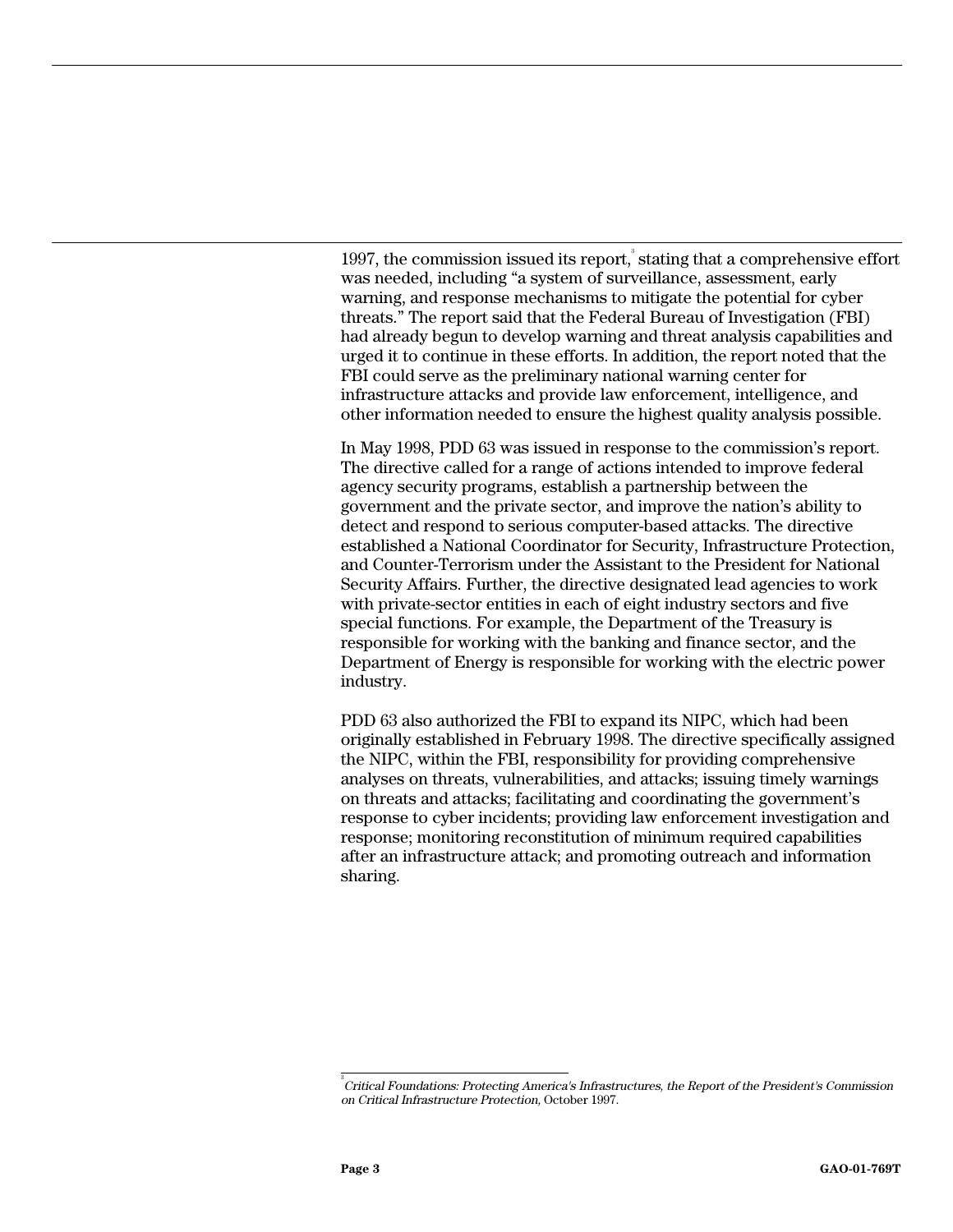| <b>Multiple Factors Have</b><br><b>Limited Development</b><br>of Analysis and<br><b>Warning Capabilities</b><br>$\bullet$<br>$\bullet$ | PDD 63 assigns the NIPC responsibility for developing analytical<br>capabilities to provide comprehensive information on changes in threat<br>conditions and newly identified system vulnerabilities as well as timely<br>warnings of potential and actual attacks. This responsibility requires<br>obtaining and analyzing intelligence, law enforcement, and other<br>information to identify patterns that may signal that an attack is underway<br>or imminent.                                                                                                                                                                        |
|----------------------------------------------------------------------------------------------------------------------------------------|--------------------------------------------------------------------------------------------------------------------------------------------------------------------------------------------------------------------------------------------------------------------------------------------------------------------------------------------------------------------------------------------------------------------------------------------------------------------------------------------------------------------------------------------------------------------------------------------------------------------------------------------|
|                                                                                                                                        | Since its establishment in 1998, the NIPC has issued a variety of analytical<br>products, most of which have been tactical analyses pertaining to<br>individual incidents. These analyses have included (1) situation reports<br>related to law enforcement investigations, including denial-of-service<br>attacks that affected numerous Internet-based entities, such as eBay and<br>Yahoo and (2) analytical support of a counterintelligence investigation. In<br>addition, the NIPC has issued a variety of publications, most of which<br>were compilations of information previously reported by others with some<br>NIPC analysis. |
|                                                                                                                                        | Strategic analysis to determine the potential broader implications of<br>individual incidents has been limited. Such analysis looks beyond one<br>specific incident to consider a broader set of incidents or implications that<br>may indicate a potential threat of national importance. Identifying such<br>threats assists in proactively managing risk, including evaluating the risks<br>associated with possible future incidents and effectively mitigating the<br>impact of such incidents.                                                                                                                                       |
|                                                                                                                                        | Three factors have hindered the NIPC's ability to develop strategic<br>analytical capabilities.                                                                                                                                                                                                                                                                                                                                                                                                                                                                                                                                            |
|                                                                                                                                        | First, there is no generally accepted methodology for analyzing strategic<br>cyber-based threats. For example, there is no standard terminology, no<br>standard set of factors to consider, and no established thresholds for<br>determining the sophistication of attack techniques. According to officials<br>in the intelligence and national security community, developing such a<br>methodology would require an intense interagency effort and dedication of<br>resources.                                                                                                                                                          |
|                                                                                                                                        | Second, the NIPC has sustained prolonged leadership vacancies and does<br>not have adequate staff expertise, in part because other federal agencies<br>had not provided the originally anticipated number of detailees. For<br>example, as of the close of our review in February, the position of Chief of<br>the Analysis and Warning Section, which was to be filled by the Central<br>Intelligence Agency, had been vacant for about half of the NIPC's 3-year                                                                                                                                                                         |

existence. In addition, the NIPC had been operating with only 13 of the 24

l,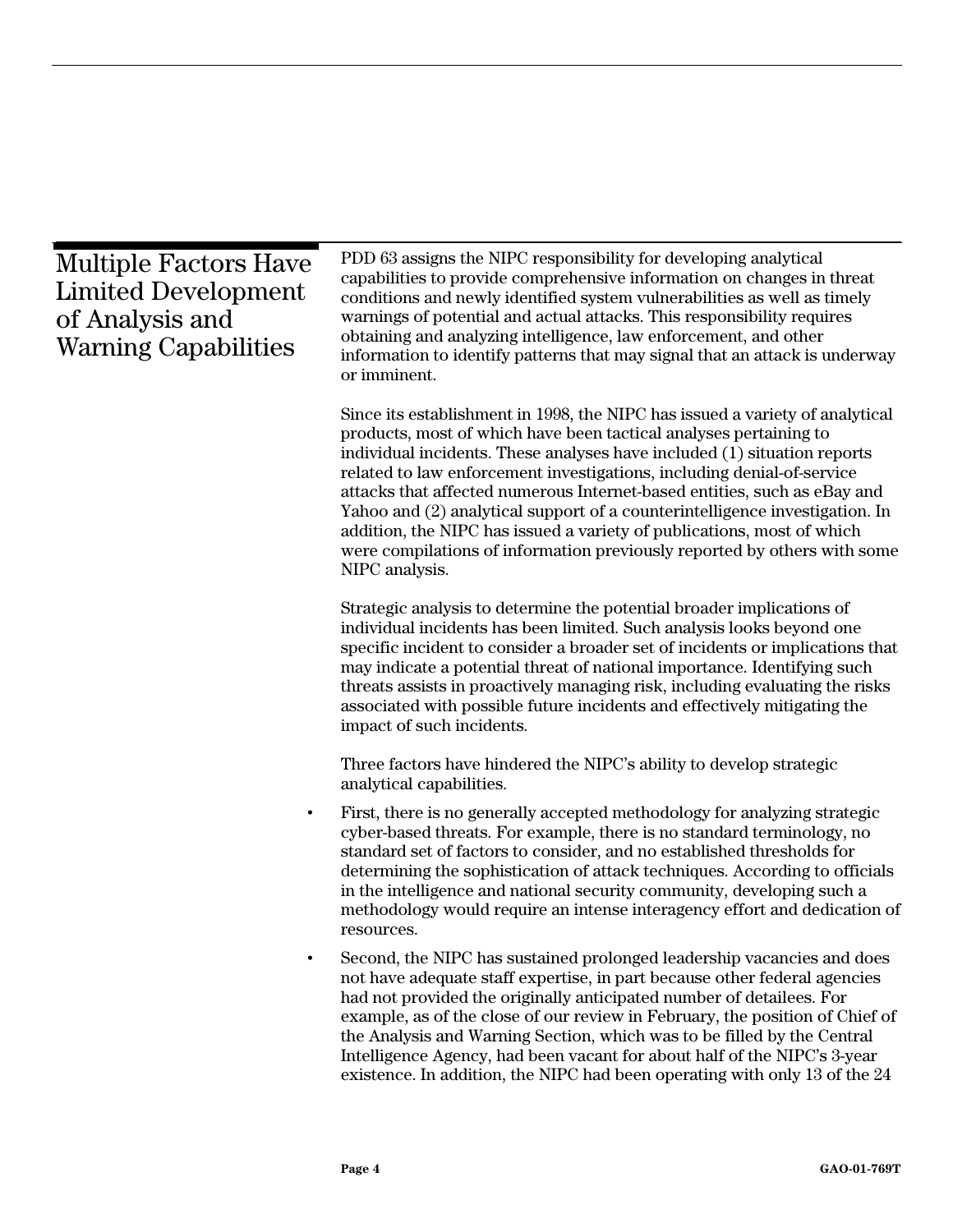analysts that NIPC officials estimate are needed to develop analytical capabilities.

Third, the NIPC did not have industry-specific data on factors such as critical system components, known vulnerabilities, and interdependencies. Under PDD 63, such information is to be developed for each of eight industry segments by industry representatives and the designated federal lead agencies. However, at the close of our work in February, only three industry assessments had been partially completed, and none had been provided to the NIPC.

To provide a warning capability, the NIPC established a Watch and Warning Unit that monitors the Internet and other media 24 hours a day to identify reports of computer-based attacks. As of February, the unit had issued 81 warnings and related products since 1998, many of which were posted on the NIPC's Internet web site. While some warnings were issued in time to avert damage, most of the warnings, especially those related to viruses, pertained to attacks underway. The NIPC's ability to issue warnings promptly is impeded because of (1) a lack of a comprehensive governmentwide or nationwide framework for promptly obtaining and analyzing information on imminent attacks, (2) a shortage of skilled staff, (3) the need to ensure that the NIPC does not raise undue alarm for insignificant incidents, and (4) the need to ensure that sensitive information is protected, especially when such information pertains to law enforcement investigations underway.

However, I want to emphasize a more fundamental impediment. Specifically, evaluating the NIPC's progress in developing analysis and warning capabilities is difficult because the federal government's strategy and related plans for protecting the nation's critical infrastructures from computer-based attacks, including the NIPC's role, are still evolving. The entities involved in the government's critical infrastructure protection efforts do not share a common interpretation of the NIPC's roles and responsibilities. Further, the relationships between the NIPC, the FBI, and the National Coordinator for Security, Infrastructure Protection, and Counter-Terrorism at the National Security Council are unclear regarding who has direct authority for setting NIPC priorities and procedures and providing NIPC oversight. In addition, the NIPC's own plans for further developing its analytical and warning capabilities are fragmented and incomplete. As a result, there are no specific priorities, milestones, or program performance measures to guide NIPC actions or provide a basis for evaluating its progress.

The administration is currently reviewing the federal strategy for critical infrastructure protection that was originally outlined in PDD 63, including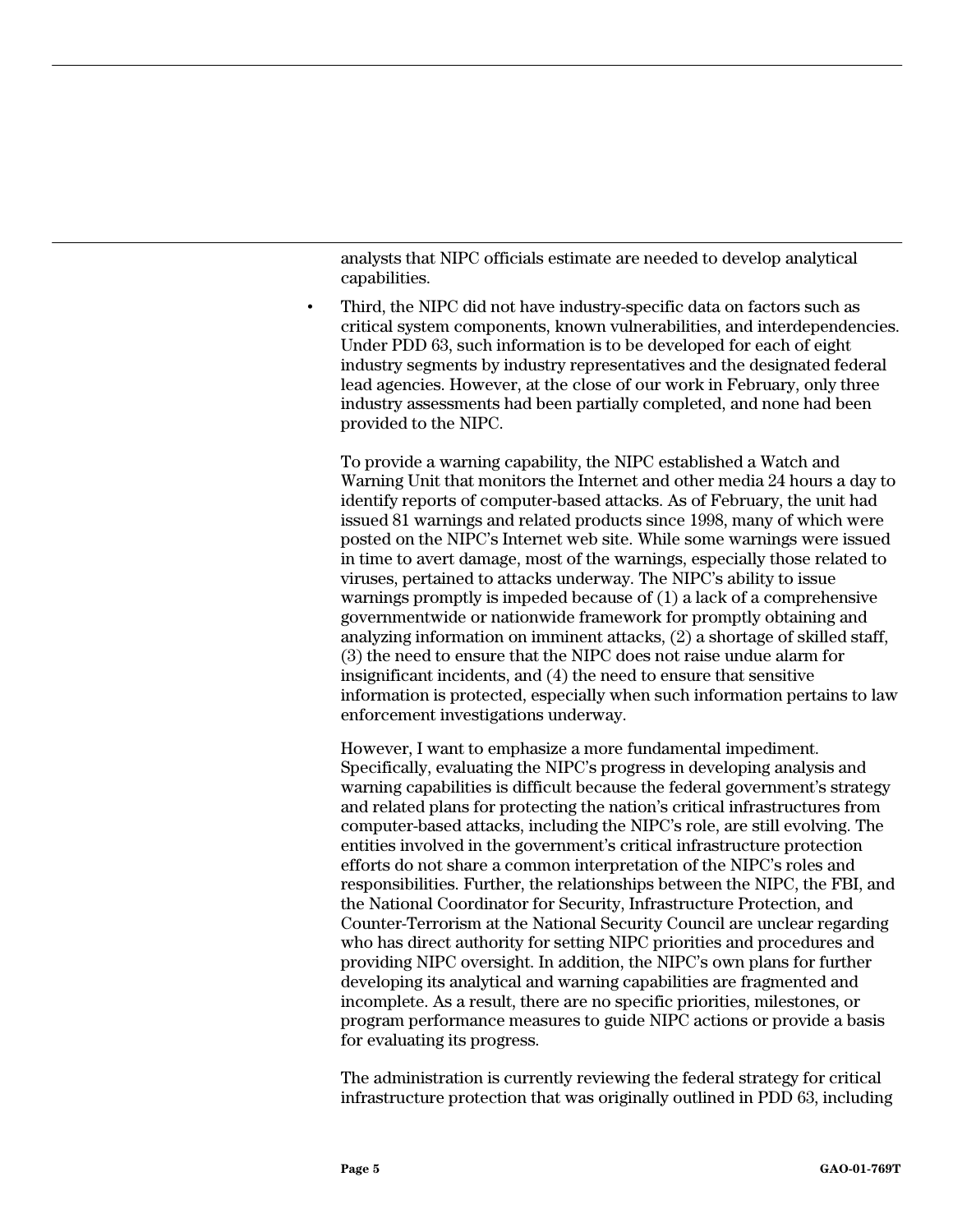|                                                                                                 | provisions related to developing analytical and warning capabilities that<br>are currently assigned to the NIPC. Most recently, on May 9, the White<br>House issued a statement saying that it was working with federal agencies<br>and private industry to prepare a new version of a "national plan for<br>cyberspace security and critical infrastructure protection" and reviewing<br>how the government is organized to deal with information security issues.                                                                                                                                                                                                                                                                                                                                                                                                                                                                                                                                   |
|-------------------------------------------------------------------------------------------------|-------------------------------------------------------------------------------------------------------------------------------------------------------------------------------------------------------------------------------------------------------------------------------------------------------------------------------------------------------------------------------------------------------------------------------------------------------------------------------------------------------------------------------------------------------------------------------------------------------------------------------------------------------------------------------------------------------------------------------------------------------------------------------------------------------------------------------------------------------------------------------------------------------------------------------------------------------------------------------------------------------|
|                                                                                                 | Our report recommends that, as the administration proceeds, the Assistant<br>to the President for National Security Affairs, in coordination with<br>pertinent executive agencies,                                                                                                                                                                                                                                                                                                                                                                                                                                                                                                                                                                                                                                                                                                                                                                                                                    |
| $\bullet$                                                                                       | establish a capability for strategic analysis of computer-based threats,<br>including developing related methodology, acquiring staff expertise, and<br>obtaining infrastructure data;                                                                                                                                                                                                                                                                                                                                                                                                                                                                                                                                                                                                                                                                                                                                                                                                                |
| $\bullet$                                                                                       | require development of a comprehensive data collection and analysis<br>framework and ensure that national watch and warning operations for<br>computer-based attacks are supported by sufficient staff and resources;<br>and                                                                                                                                                                                                                                                                                                                                                                                                                                                                                                                                                                                                                                                                                                                                                                          |
| $\bullet$                                                                                       | clearly define the role of the NIPC in relation to other government and<br>private-sector entities.                                                                                                                                                                                                                                                                                                                                                                                                                                                                                                                                                                                                                                                                                                                                                                                                                                                                                                   |
| <b>NIPC Coordination</b><br>and Technical Support<br><b>Have Benefited</b><br>Investigative and | PDD 63 directed the NIPC to provide the principal means of facilitating<br>and coordinating the federal government's response to computer-based<br>incidents. In response, the NIPC has undertaken efforts in two major<br>areas: providing coordination and technical support to FBI investigations<br>and establishing crisis management capabilities.                                                                                                                                                                                                                                                                                                                                                                                                                                                                                                                                                                                                                                              |
| Response Capabilities                                                                           | First, the NIPC has provided valuable coordination and technical support<br>to FBI field offices, which have established special squads and teams and<br>one regional task force in its field offices to address the growing number<br>of computer crime cases. The NIPC has supported these investigative<br>efforts by (1) coordinating investigations among FBI field offices, thereby<br>bringing a national perspective to individual cases, (2) providing technical<br>support in the form of analyses, expert assistance for interviews, and tools<br>for analyzing and mitigating computer-based attacks, and (3) providing<br>administrative support to NIPC field agents. For example, the NIPC<br>produced over 250 written technical reports during 1999 and 2000,<br>developed analytical tools to assist in investigating and mitigating<br>computer-based attacks, and managed the procurement and installation of<br>hardware and software tools for the NIPC field squads and teams. |
|                                                                                                 | While these efforts have benefited investigative efforts, FBI and NIPC<br>officials told us that increased computer capacity and data transmission                                                                                                                                                                                                                                                                                                                                                                                                                                                                                                                                                                                                                                                                                                                                                                                                                                                    |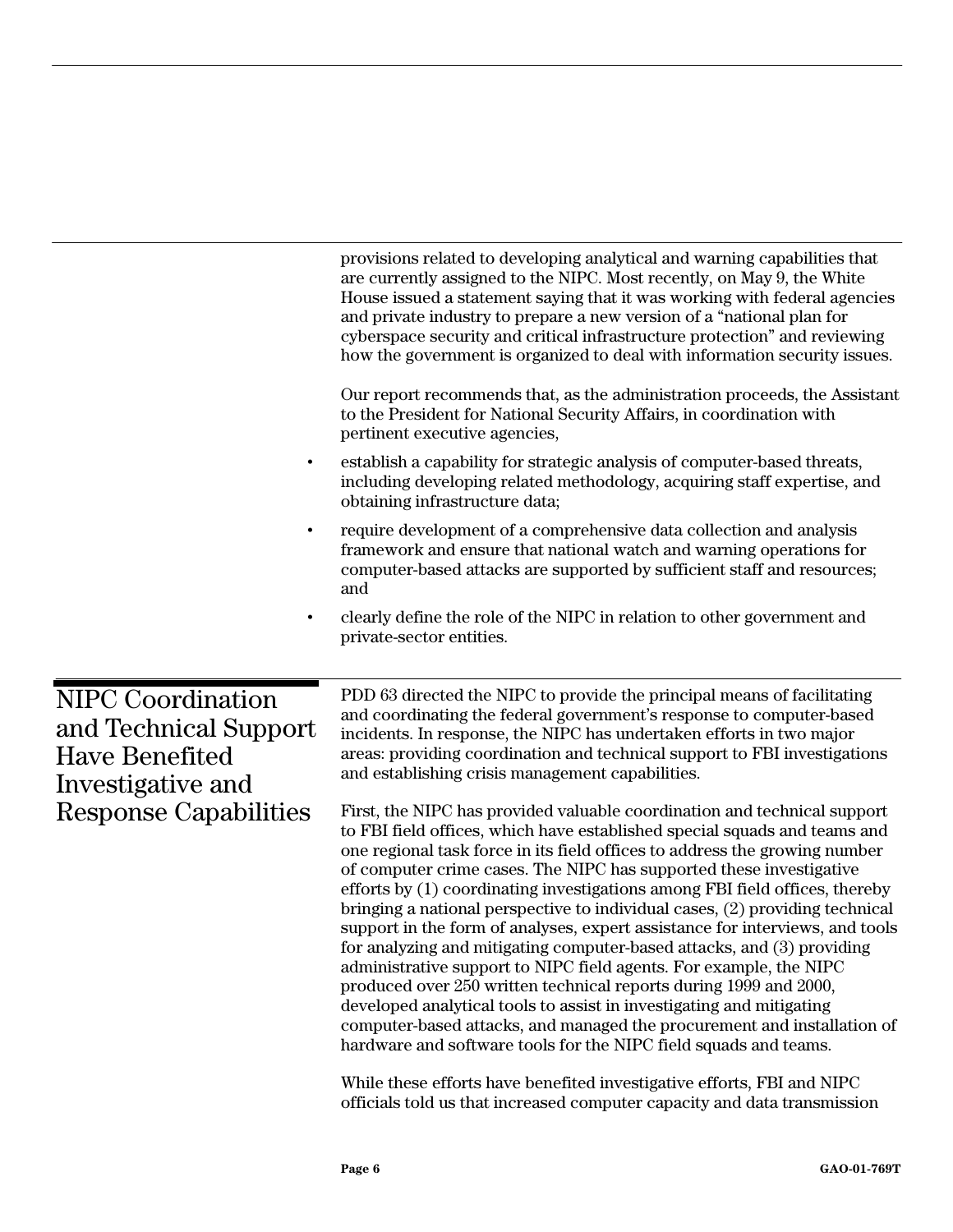capabilities would improve their ability to promptly analyze the extremely large amounts of data that are associated with some cases. In addition, FBI field offices are not yet providing the NIPC with the comprehensive information that NIPC officials say is needed to facilitate prompt identification and response to cyber incidents. According to field office officials, some information on unusual or suspicious computer-based activity has not been reported because it did not merit opening a case and was deemed to be insignificant. The NIPC has established new performance measures related to reporting to address this problem.

Second, the NIPC has developed crisis management capabilities to support a multiagency response to the most serious incidents from the FBI's Washington, D.C., Strategic Information Operations Center. Since 1998, seven crisis action teams have been activated to address potentially serious incidents and events, such as the Melissa virus in 1999 and the days surrounding the transition to the year 2000, and related procedures have been formalized. In addition, the NIPC has coordinated development of an emergency law enforcement plan to guide the response of federal, state, and local entities.

To help ensure an adequate response to the growing number of computer crimes, we are recommending that the Attorney General, the FBI Director, and the NIPC Director take steps to (1) ensure that the NIPC has access to needed computer and communications resources and (2) monitor implementation of new performance measures to ensure that field offices fully report information on potential computer crimes to the NIPC.

| Progress in<br><b>Establishing</b><br><b>Information-Sharing</b><br>Relationships Has | Information sharing and coordination among private-sector and<br>government organizations are essential to thoroughly understanding cyber<br>threats and quickly identifying and mitigating attacks. However, as we<br>testified in July 2000, establishing the trusted relationships and<br>information-sharing protocols necessary to support such coordination can<br>be difficult. |
|---------------------------------------------------------------------------------------|----------------------------------------------------------------------------------------------------------------------------------------------------------------------------------------------------------------------------------------------------------------------------------------------------------------------------------------------------------------------------------------|
| <b>Been Mixed</b>                                                                     | NIPC efforts in this area have met with mixed success. For example, the<br>InfraGard Program, which provides the FBI and the NIPC with a means of                                                                                                                                                                                                                                      |

<sup>4</sup>Critical Infrastructure Protection: Challenges to Building a Comprehensive Strategy for Information Sharing and Cooperation (GAO/T-AIMD-00-268, July 26, 2000). Testimony before the Subcommittee on Government Management, Information and Technology, Committee on Government Reform, House of Representatives.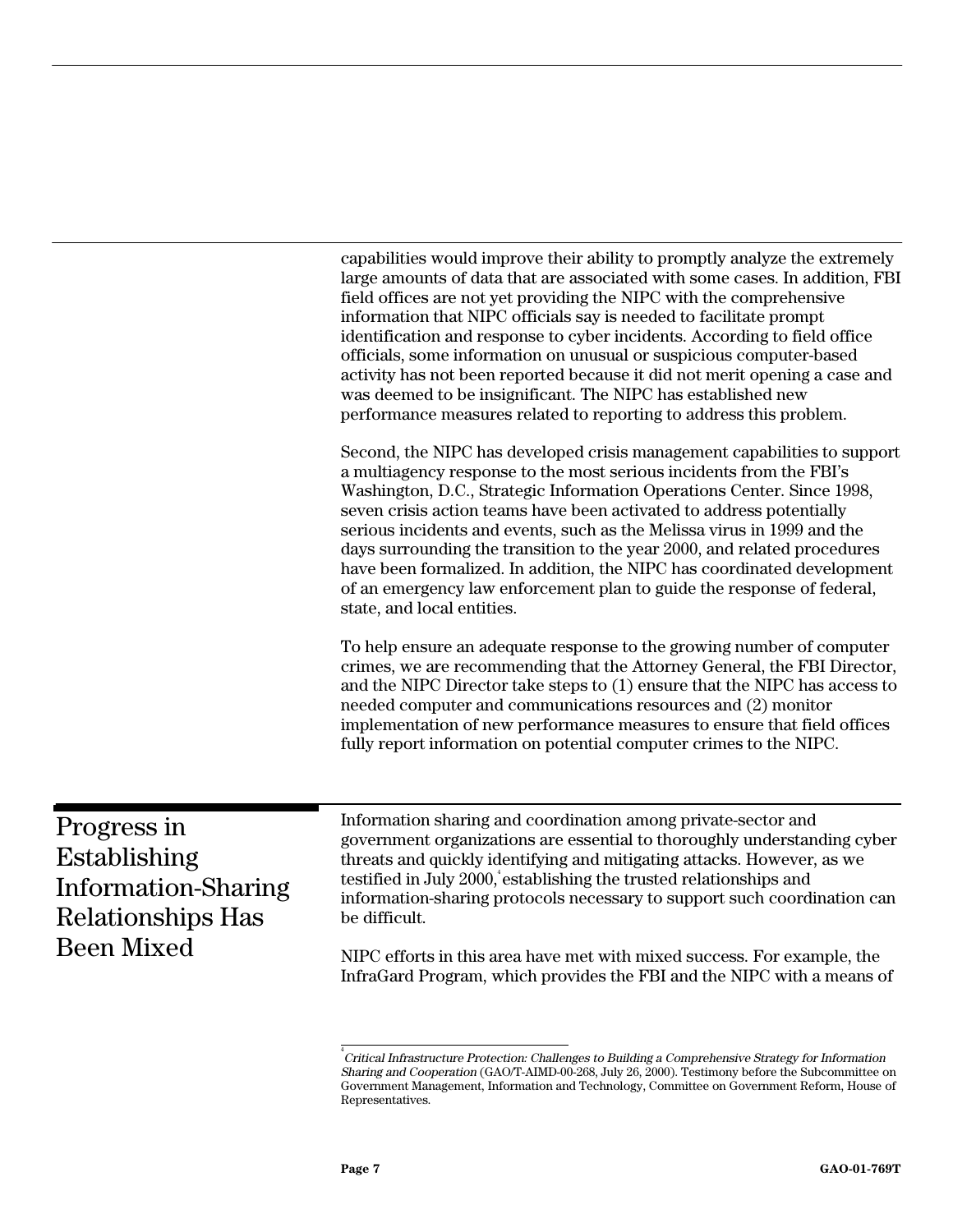securely sharing information with individual companies, has gained participants. In January 2001, NIPC officials announced that 518 organizations had enrolled in the program, which NIPC officials view as an important element in building trust relationships with the private sector. However, of the four information sharing and analysis centers that had been established as focal points for infrastructure sectors, a two-way, information-sharing partnership with the NIPC had developed with only one—the electric power industry. The NIPC's dealings with two of the other three centers primarily consisted of providing information to the centers without receiving any in return, and no procedures had been developed for more interactive information sharing. The NIPC's information-sharing relationship with the fourth center was not covered by our review because the center was not established until mid-January 2001, shortly before the close of our work.

Similarly, the NIPC and the FBI had made only limited progress in developing a database of the most important components of the nation's critical infrastructures—an effort referred to as the Key Asset Initiative. While FBI field offices had identified over 5,000 key assets, the entities that own or control the assets generally had not been involved in identifying them. As a result, the key assets recorded may not be the ones that infrastructure owners consider to be the most important. Further, the Key Asset Initiative was not being coordinated with other similar federal efforts at the Departments of Defense and Commerce.

In addition, the NIPC and other government entities had not developed fully productive information-sharing and cooperative relationships. For example, federal agencies have not routinely reported incident information to the NIPC, at least in part because guidance provided by the federal Chief Information Officers Council, which is chaired by the Office of Management and Budget, directs agencies to report such information to the General Services Administration's Federal Computer Incident Response Capability. Further, NIPC and Defense officials agreed that their information-sharing procedures need improvement, noting that protocols for reciprocal exchanges of information had not been established. In addition, the expertise of the U.S. Secret Service regarding computer crime had not been integrated into NIPC efforts.

The NIPC has been more successful in providing training on investigating computer crime to government entities, which is an effort that it considers an important component of its outreach efforts. From 1998 through 2000, the NIPC trained about 300 individuals from federal, state, local, and international entities other than the FBI. In addition, the NIPC has advised five foreign governments that are establishing centers similar to the NIPC.